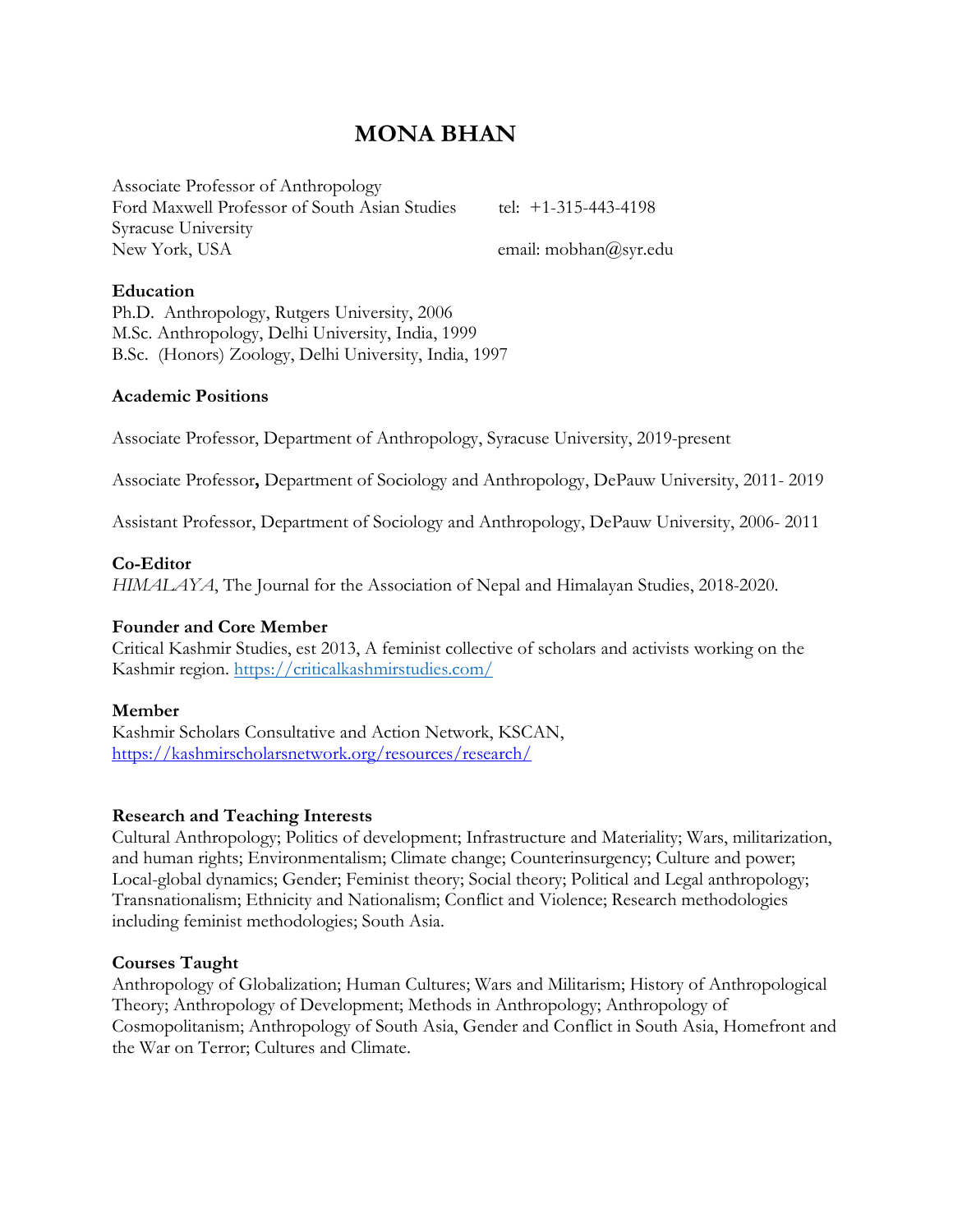#### **Books**

- Bhan, Mona. 2014/2015, *Counterinsurgency, Democracy, and The Politics of Identity in India: From Warfare to Welfare*?" London, NY: Routledge.
- Bhan, Mona. 2018, *Climate without Nature: A Critical Anthropology of the Anthropocene*. Cambridge: Cambridge University Press. Co-authored with Andrew Bauer.
- Bhan, Mona. 2018, *Resisting Occupation in Kashmir*. Philadelphia: University of Pennsylvania Press. Co-edited with Haley Duschinski, Ather Zia and Cynthia Mahmood.

#### **Edited Journal**

A special issue on "States of Occupation: Beyond Self Determination, Sovereignty, and Human Rights." *The Journal of Legal Pluralism and Unofficial Law*. 49(3). With Haley Duschinski.

#### **Articles, Book Chapters, Reviews**

- Bhan, Mona. "Infrastructures of Occupation: Mobility, Immobility, and the Politics of Integration in Kashmir. In *Freedom's Open Wounds* (Ed) Ayesha Jalal. With Cambridge University Press.
- Bhan, Mona. "Geographies of Occupation in South Asia." A joint statement by a group of South Asian Feminists, Ali, Nosheen et al., *Feminist Studies*, Forthcoming.
- Bhan, Mona. 2019. "Growing up with a Pakistani Butta Grandfather." In *A Desolation called Peace: An Anthology of Writings on Kashmir,* (Eds) Ather Zia and Javaid Iqbal Bhat, Harper Collins.
- Bhan, Mona. 2018. "Jinn, Floods, and Resistant Ecological Imaginaries in Indian Occupied- Kashmir."Special issue on Gender and Kashmir in the *Economic and Political Weekly*, (Eds). Nitasha Kaul and Ather Zia.
- Bhan, Mona. 2018. "Rebels of the Street: Violence, Protest, and Freedom in Kashmir." In *Resisting Occupation in Kashmir*, (Eds) Haley Duschinski, Mona Bhan, Ather Zia and Cynthia Mahmood, University of Pennsylvania Press
- Bhan, Mona. 2018."In Search of the Aryan Seed: Race, Religion, and Sexuality in Kashmir." In  *Resisting Occupation in Kashmir*, (Eds) Haley Duschinski, Mona Bhan, Ather Zia and Cynthia Mahmood, University of Pennsylvania Press
- Bhan, Mona. 2017. "Law Containing Violence: Critical Ethnographies of Occupation and Resistance." Introduction to Special Issue of *Journal of Legal Pluralism and Unofficial Law*, (Eds) Haley Duschinski and Mona Bhan, 49(3): 253-267.
- Bhan, Mona. 2017. "Inside Kashmir: A Heroic Fight for Justice." *SAPIENS*, Wenner-Gren Foundation. With Parvaiz Bukhari. May 25<sup>th</sup>. https://www.sapiens.org/culture/kashmir-Justice/
- Bhan, Mona. 2017. "Fluid Landscapes, Sovereign Nature: Conservation and Counterinsurgency in Indian-controlled Kashmir." *Critique of Anthropology* 37 (2): 67-92. With Nishita Trisal.
- Bhan, Mona. 2015. "On the Limits of Reconciliation, In *Conflicted Democracies and Gendered Violence: The Right to Heal*," (Eds). Chatterji, Angana.P, Shashi Buluswar, and Mallika Kaur, Berkeley Haas: California, pp 242-244. With Deepti Misri.
- Bhan, Mona. 2016."Welfare and the Politics and Historicity of the Anthropocene." Special Issue on Welfare in the *South Atlantic Quarterly*, 115 (1),61-87, (Ed). Anne-Maria Makhulu. With Andrew Bauer.
- Bhan, Mona. 2014. "Aryan Valley" and the Politics of Race and Religion in Kashmir." Fieldsights Hotspots, *Cultural Anthropology Online*, March 24<sup>th</sup>.
- Bhan, Mona. 2014. "Morality and Martyrdom: Dams, Dharma, and the Politics of Work in Indian Occupied Kashmir." *Biographies* (Eds.). Purnima Bose and Laura Lyons. 191-224.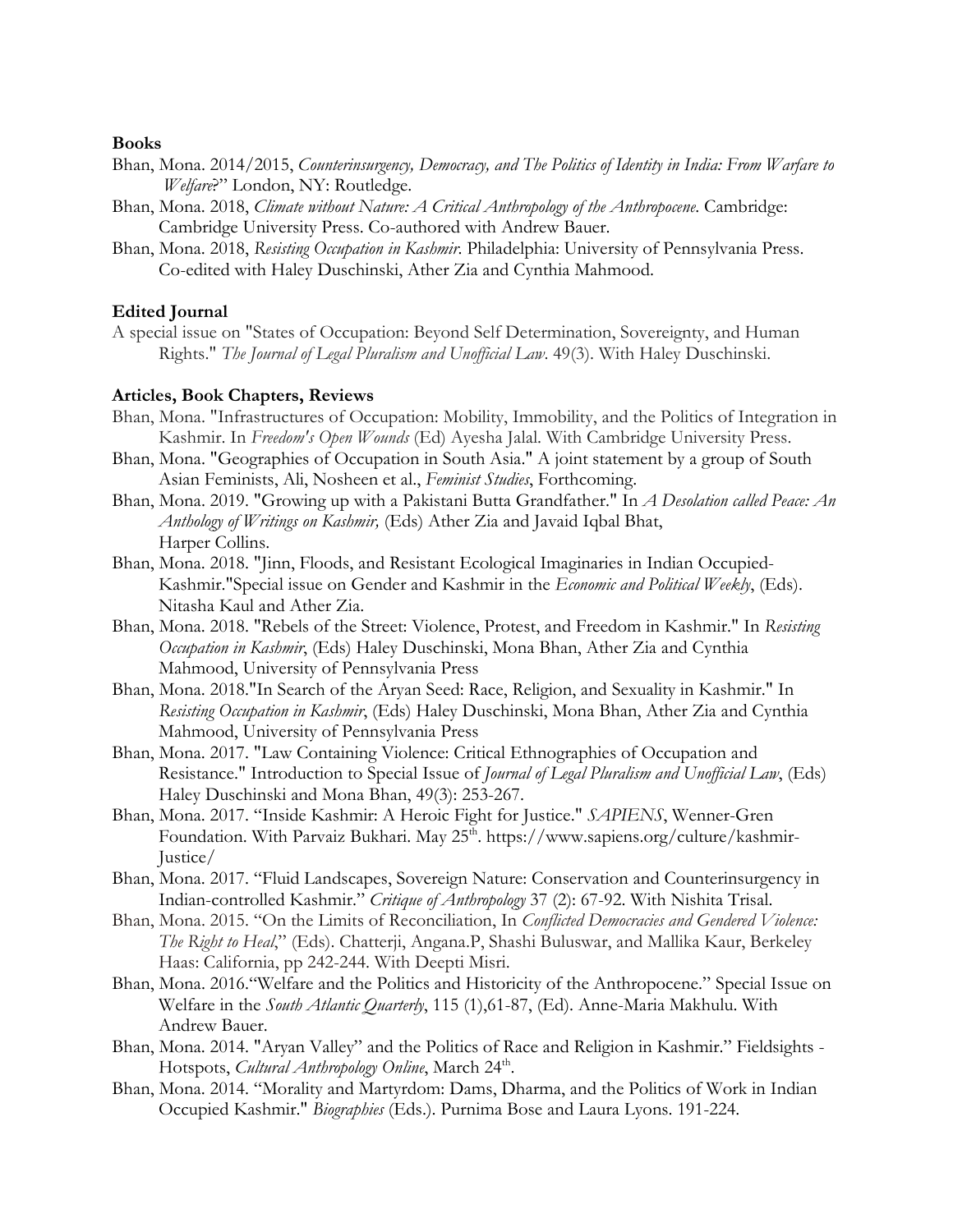- Bhan, Mona. 2009. "Refiguring Rights, Redefining Culture: Hill-Councils in Kargil, Jammu & Kashmir." *Sociological Bulletin* 59 (1):71-93.
- Bhan, Mona. 2013. "Refiguring Rights, Redefining Culture: Hill-Councils in Kargil, Jammu & Kashmir." Republished in *Routeing Democracy in the Himalayas: Experiments and Experiences*, (Eds). Vibha Arora and N. Jayaram, Routledge, India.
- Bhan, Mona, 2009. "Disarming Violence: Democracy, Development, and the Military in an Indian Borderland." *Journal of Asian Studies*, 68: 519-542.
- Bhan, Mona. 2008. "Border Practices: Labor and Nationalism among Brogpas of Ladakh."  *Contemporary South Asia*, 16 (2):139-157.
- Bhan, Mona. 2008.Newsrooms in Conflict: Journalism and Democratization of Mexico. Sallie Hughes. University of Pittsburgh Press, 2006. *The Latin Americanist*, 52 (2): 100-103. (Review)
- Bhan, Mona. 2008 *Role and Image of Law in India: The Tribal Experience*. Vasudha Dhagamvar. Sage Publications, 2006.*PoLAR*: Political and Legal Anthropology Review, 32 (Review)
- Bhan, Mona. 2007. "Rethinking Ethics." *AnthroNews*, December Issue. pp.48-49.
- Bhan, Mona. 2006. "Military Masculinities" *In Men of the Global South: A Reader*. (Ed) Adam Jones. London: Zed Books. pp 269-271.
- Bhan, Mona. 2009. "Military Masculinities." Republished in *Recent Research on Ladakh*, Papers from the 12<sup>th</sup>Colloquium of the International Association for Ladakh Studies

#### **Under Review**

Bhan, Mona. "The States of Occupation: Anthropological Perspectives." Special Issue accepted by the *Critique of Anthropology*. With Haley Duschinski, Tentative Publication Date of Publication, pending review, June 2020.

#### **Books, Articles, and Legal Reports under review or preparation**

- Bhan, Mona, "Infrastructures of Occupation: Dams and the Making of Political Borders in Kashmir," Book Manuscript in preparation.
- Bhan, Mona, "Pye-Dogs, Counterinsurgency, and Azadi in Kashmir." Special issue for *Critique of Anthropology*. (Eds) Bhan, Mona and Haley Duschinski, Tentative Date of Publication, June 2020, pending review, Article co-authored with Purnima Bose.
- Bhan, Mona, "Relating Otherwise: A Sensorial History of Kashmir and Interreligious relations,"  *Biography: An Interdisciplinary Quarterly*. With Deepti Misri, under review.
- Bhan, Mona, (Legal Report) "The Illegality of Legality: The History of Supreme Court decisions in Kashmir,1948-2018." For *Jammu Kashmir Coalition of Civil Society*, *Kashmir*, With Haley Duschinski

#### **Newspapers and Magazine Articles**

Bhan, Mona. "Kashmiri Pandits must reimagine the idea of home," Al Jazeera, August 2019, with Deepti Misri.

Bhan, Mona. "The International Community must Intervene on Kashmir," Open Democracy,

August 2019, with Haley Duschinski and Goldie Osuri.

Bhan, Mona. "A Pandit Across the Lidder," *Outlook*, June 2018.

Bhan, Mona. "A Pakistani Pandit?" *Raiot*, August 2016.

Bhan, Mona. "Divide and Rule." *Kindle Magazine*, April 2016.

- Bhan, Mona. "Fluid Landscapes: The Politics of Conservation and Dislocation" *Greater Kashmir,* with Nishita Trisal, June 28th, 2009
- Bhan, Mona. "Growing chasm." *Indian Express*, Delhi, with Debarati Sharma, 1997
- Bhan, Mona. "Booked for pleasure for good." *Indian Express*, Delhi, 1997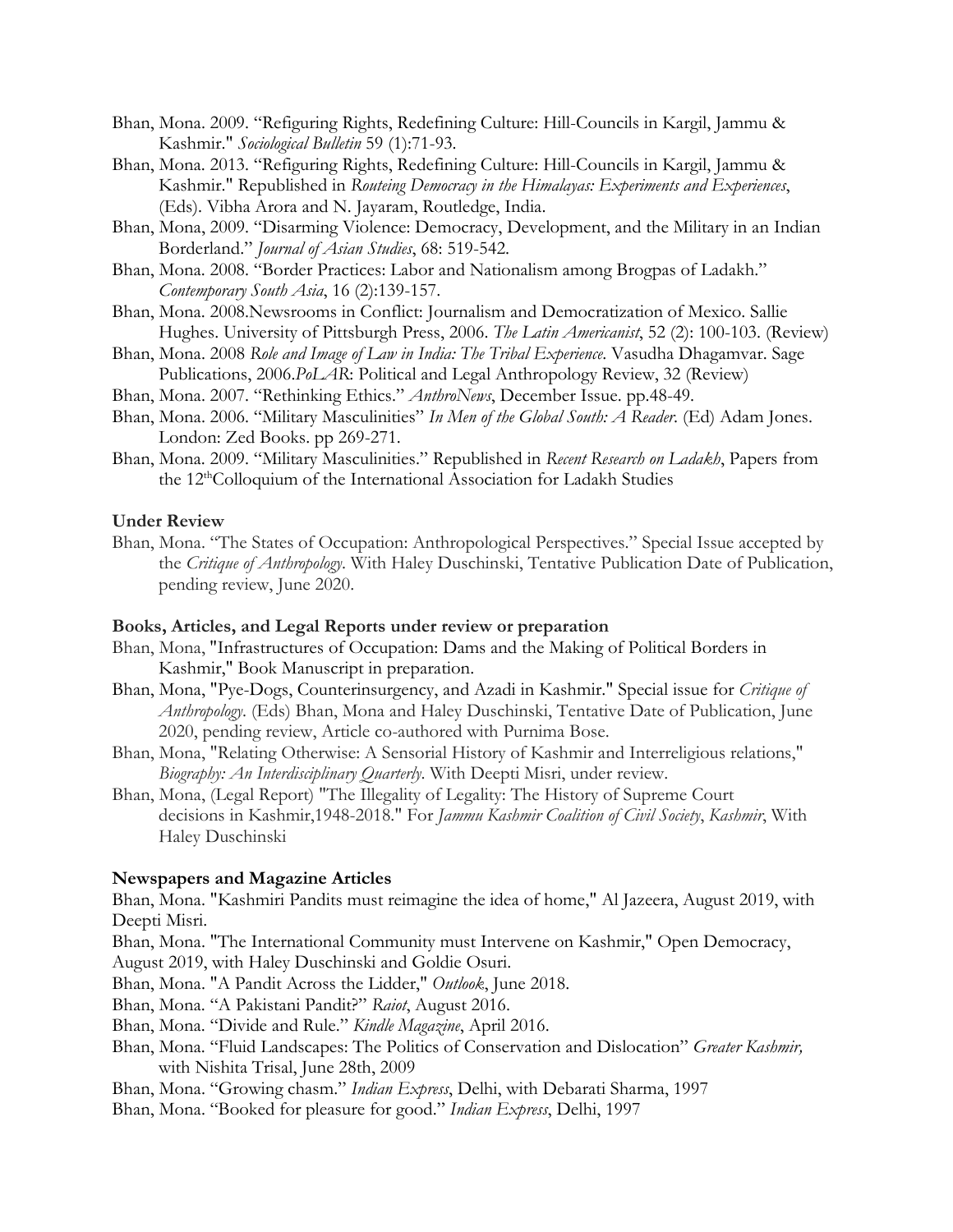Bhan, Mona. "The Gender Bridge." *Indian Express*, Delhi, with Mushtaq A. Ahangar, 1997 Bhan, Mona. "Where PG means pay and stay." *Hindustan Times*, Delhi. 1996

## **Honors and Awards**

Ford Maxwell Professorship of South Asian Studies, Syracuse University, 2019 2018 Otto L. Sonder Jr. Endowed Chair of Anthropology, DePauw University, 2018-22. 2013 Exemplary Teaching Award, General Board of Higher Education and Ministry. 2006 Chakra Fund Graduate Student Paper Prize, South Asian Studies Program, Rutgers University. 2006 Dissertation Teaching Award, Graduate School, Rutgers University 1999 Gold Medal, Best performance in M.S. Delhi University, India, 1997-99 University Ranker Prize, 1<sup>st</sup> rank in Anthropology, Delhi University, India.

## **Fellowships and Professional Development Grants**

- Asher Research Fund for Student-Faculty Research. "Digitizing Family Archives, including prison diaries and Journals," DePauw University (2018)
- Joan Westman Faculty Fellowship: Book project "Infrastructures of Occupation: Dams and the making of Borders in Kashmir, DePauw University 2017-2020
- Great Lakes College Association (GLCA) Grant for my First Year Seminar on "Cultures And Climate" to develop interactive and community-based teaching modules, (Fall 2016)
- Asher Research Fund for Research in India: "No River, No Country: Dams, Water Bombs, and Climate Change in Kashmir," DePauw University (2014)
- Mellon Foundation New Directions Initiative Grant for the project "Intimate Histories, Public Archives: Re-reading Kashmir's History and Politics" (2012)
- Asher Research Fund for Research in India: "Sex, Race, Labor, and Affective Economies in Ladakh," DePauw University (2012)
- Faculty Summer Stipend to conduct fieldwork in Kashmir on "Sex, Race, Labor, and Affective Economies in Ladakh," DePauw University (2012)
- John and Janice Fisher Fund Timeout for my book manuscript "Counterinsurgency and Democracy in India," DePauw University (2011)
- Fisher Time Out to work on my book manuscript "Counterinsurgency and Democracy in India," DePauw University (2010)
- Mellon Environmental Education Grant to develop a new course entitled "Gender, Power, Environment," DePauw University (2010)
- Faculty Summer Stipend, DePauw University (2007, 2009)
- Faculty-Student Summer Stipend, DePauw University (2008)
- Mellon Research Project entitled "European Enlightenment beyond the Occident," Participant, Grant submitted by David Alvarez, traveled to India, Egypt, and Turkey to meet with academics and public intellectuals (2008)
- Part-Time-Lecturer Professional Activities Fund Award, Faculty of Arts and Science, Rutgers University (2006)
- Graduate School Travel Grant for American Anthropological Association Meetings in Washington, DC (2005)
- South Asian Studies Program Research and Travel Award, Rutgers University (2005)
- Graduate Student Excellence Fellowship, Department of Anthropology, Rutgers University  $(2004 - 05)$
- American Institute of Indian Studies Junior Dissertation Fellowship (2003-04)
- Teaching Assistantship, Department of Anthropology, Rutgers University (2001-04)
- Graduate Student Excellence Fellowship, Department of Anthropology,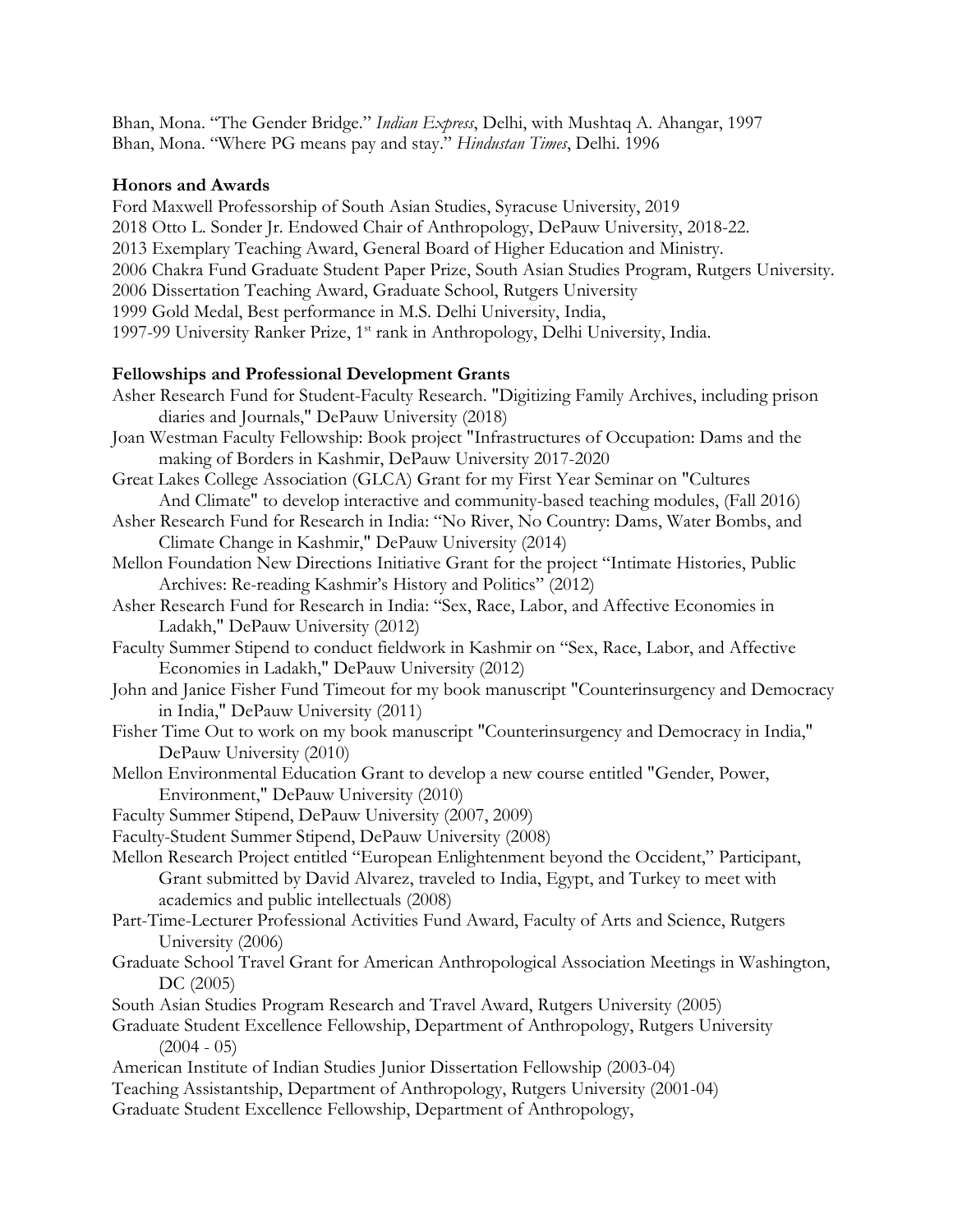Rutgers University (2001-02)

Special Study Opportunity Award, Graduate School, Rutgers University (2001, 2002) Bigel Graduate Study Fellowship, Department of Anthropology, Rutgers University (2001,2002)

# **Presentations at Conferences and Workshops**

- "Walls, Towers, Weapons, Wires: Materializing Mobilities and Immobilities," Borders and Borderlands Conference, Athens, Greece, June 2019, with Rebecca alexander, Amyaz Molina, and Isis Nusair.
- "Kashmir in/out South Asia?" Roundtable on *Decentering India*, Annual Conference on South Asia Madison 2018. Organized by Shefali Chandra and Nishant Upadhyay.
- "Secure Water, Insecure Lives: Water Wars and the Violence of Displacements in Indian-controlled Kashmir." For Everyday Insecurity and Political Contestation in Indian-Controlled Kashmir. India Ireland Conference, Dublin University, April 2018.
- "Blood and water cannot flow together: The Afterlife of the Indus Water Treaty." Association for Asian Studies. Washington, DC, March 2018.
- "Pye-Dogs, Counterinsurgency, and Azadi in Kashmir." Asian Politics and Society Across Borders. Midwest Conference on Asian Affairs. University of Notre dame, Indiana, September 2017. With Purnima Bose.
- "Infrastructure and Resistance in Indian-occupied Kashmir." Lines of Control: Rethinking Borders and Borderlands in South Asia. University of Chicago. March 2017.
- "Concrete and Citizenship on the India-Pakistan border." American Anthropological Association Meetings, Minneapolis, November 2016.
- "Concrete and Citizenship on the India-Pakistan border." Annual Conference on South Asia Madison 2016.
- "Tunneling to the Future in India? Built Infrastructure, Public Anxieties, and Everyday Resistance in Indian- occupied Kashmir." European Conference on South Asian Studies Administration, Warsaw, Poland 2016.
- "Infrastructure is the Mother of Development": Floods and Freedom in Occupied Kashmir," American Anthropological Association Meetings, Denver, Colorado, November 2015.
- "Conspiracy and Climate Change in Kashmir." International Studies Association, New Orleans, LO, February 2015.
- "Tunneling to the Future in India?" Built Infrastructure, Public Anxieties, and Everyday Resistance in Indian-occupied Kashmir." American Anthropological Meetings, Washington DC. December 2014.
- "Water Wars and New Ecological Imaginaries on the India-Pakistan Border." Sawyer Seminar Conference on "Imagining Alternative Modernities: Interventions from the Balkans and South Asia, Ohio State University, Columbus, OH, Oct 2014.
- "Laboring in the Himalayas." Annual Nepal and Himalaya Studies Conference, Yale, March 2014.
- "Historicity of Climate Change in South Asia." Annual Conference of South Asia, Madison, October 2013.
- "Personal Histories, Public Archives: Kashmir's Long Struggle for Freedom and Political Justice." Kashmir Preconference, Madison, WI. October 2013
- "Intimate Labor, Affective Economies: In search of the Aryan Seed." Annual Conference on South Asia, Madison, Wisconsin. October 2012
- "Intimate Labor, Affective Economies: In search of the Aryan Seed." American Anthropological Meetings, San Francisco, CA. November 2012.
- "Mapping the Militarized Landscape: Counterinsurgency, Governance, and Citizenship in Ladakh." Annual Conference on South Asia, Madison, Wisconsin, October, 2011.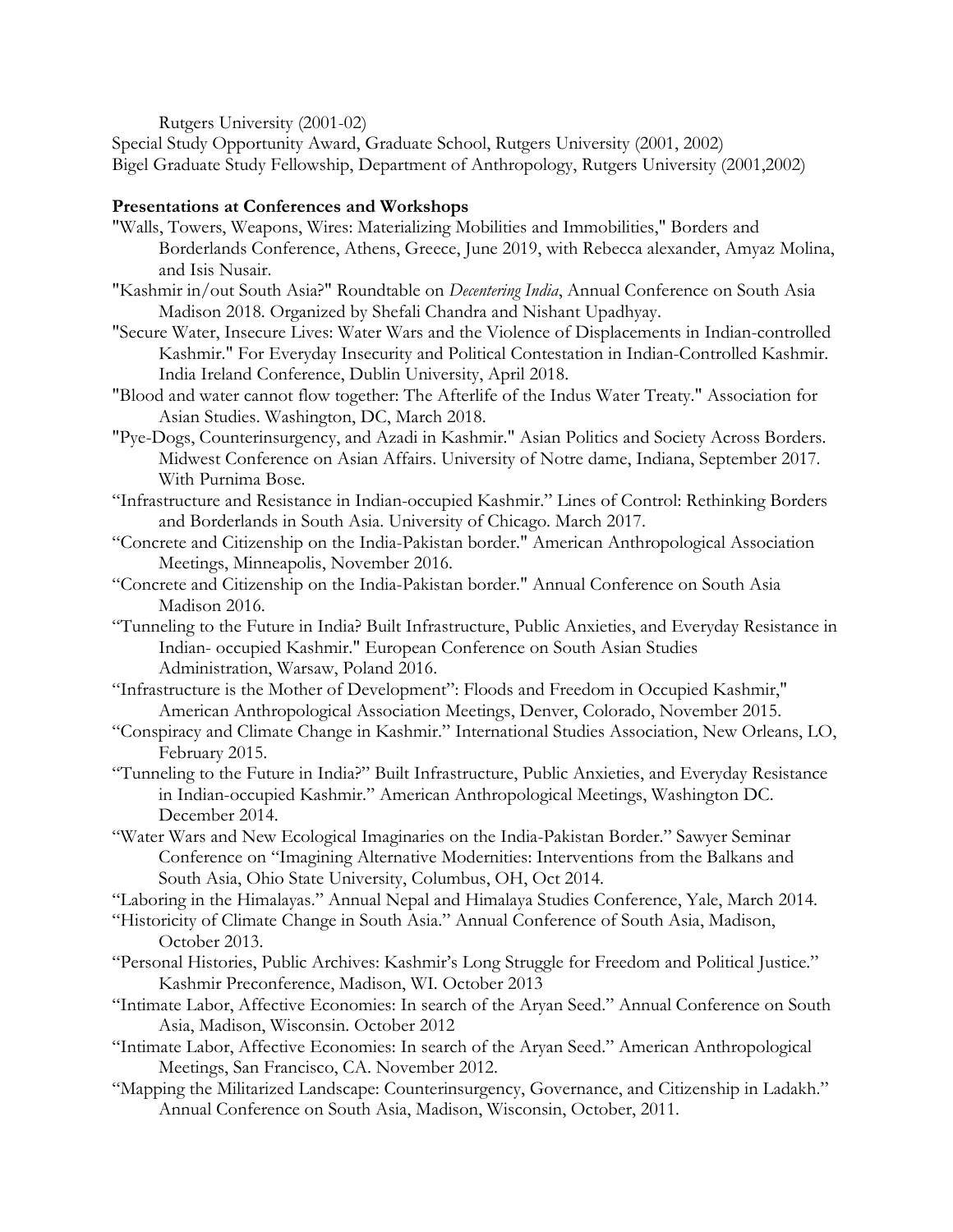- "Alliances and Disjunctures: Marginality and Transnational Buddhism." International Studies Conference, Montreal, Canada. 2011.
- "Militarized Modernity: Citizenship and Narratives of Sacrifice." Society for Applied Anthropology, Merida, Mexico. March 2010.
- "Building Monsters: Architecture of Human Potentials." Society for Cultural Anthropology, Santa Fe, New Mexico. May 2010
- "PILs and Environmental Activism in Kashmir, India." American Anthropological Association Meetings, New Orleans, LA. November, 2010
- "Refiguring Rights, Redefining Culture: Hill Councils in Kargil, India." International Association for Ladakh Studies Conference, Ladakh, India. July 2009.
- "Water has the right of way: The Cultural Politics of Conservation in Kashmir, India." University of Washington, Seattle. May 2009
- "Water has the right of way: The Cultural Politics of Conservation in Kashmir, India." ASIANetwork, Lisle, Illinois.2009
- "Water has the right of way: The Cultural Politics of Conservation in Kashmir, India." Society for Applied Anthropology, Santa Fe, (With Nishita Trisal). March, 2009.
- "Water has the right of way: The Cultural Politics of Conservation in Kashmir, India." American Anthropological Association Meetings, San Francisco, CA, November 2008.
- "Water has the right of way: The Cultural Politics of Conservation in Kashmir, India." 37<sup>th</sup> Annual Conference on South Asia, Madison, Wisconsin. October 2008.
- "Human Security, National Security, and Militarization in Ladakh, India." Invited paper for the South Asia Council Sponsored Panels, Association of Asian Studies Meeting, Atlanta. 2008
- "Technicalities and Moralities of Governance." American Anthropological Association Meetings, Washington, D.C. November 2007.
- "Hegemony, Transgression, and the Discourse of Cultural Rights." Resistance Politics in South Asia: Implications for Asian cooperation, International Convention for Asia Scholars, KL, Malaysia. 2007
- "State Formation and Multiculturalism: Perspectives from Kargil." Annual Meeting of the America Anthropological Association, San Jose, California, November 2006
- "Blurred Boundaries: Civilianization of the Military in Kargil, India." 35<sup>th</sup> Annual Conference on South Asia, Madison, Wisconsin
- "Reclaiming Citizenship through Cultural Rights: The Case of Brogpas in Kargil, Kashmir." New York Conference on Asian Studies, St. Lawrence University, Canton, NY
- "Visible Margins**:** Military, Nationalism and Development among Brogpas of Ladakh." British Association for South Asian Studies Conference, University of Leeds, U.K, August 2005.
- "Redefining National Security: From Defense to Development." Princeton Institute for International and Regional Studies, Princeton University, New Jersey, 2005.
- "Hidden Legacies: Aryanism and Perceptions of Selfhood among Brogpas of Ladakh." International Association for Ladakh Studies, Kargil, India. July 2005.
- "Refiguring Rights, Redefining Culture: Development and Decentralization among the Brogpas of Kargil. Annual Conference on South Asia, Madison, Wisconsin, October 2005.
- "Refiguring Rights, Redefining Culture: Development and Decentralization among Brogpas of Kargil." Rutgers South Asia Studies Program and Department of Anthropology, 2005.
- "Constituting National Boundaries: Labor and Nationalism in Ladakh." Annual Meeting of the American Anthropological Association, Washington DC. November 2005.

# **Invited Talks**

Invited Speaker, Seminar on Kashmir, University of Buffalo, November 18th, 2019.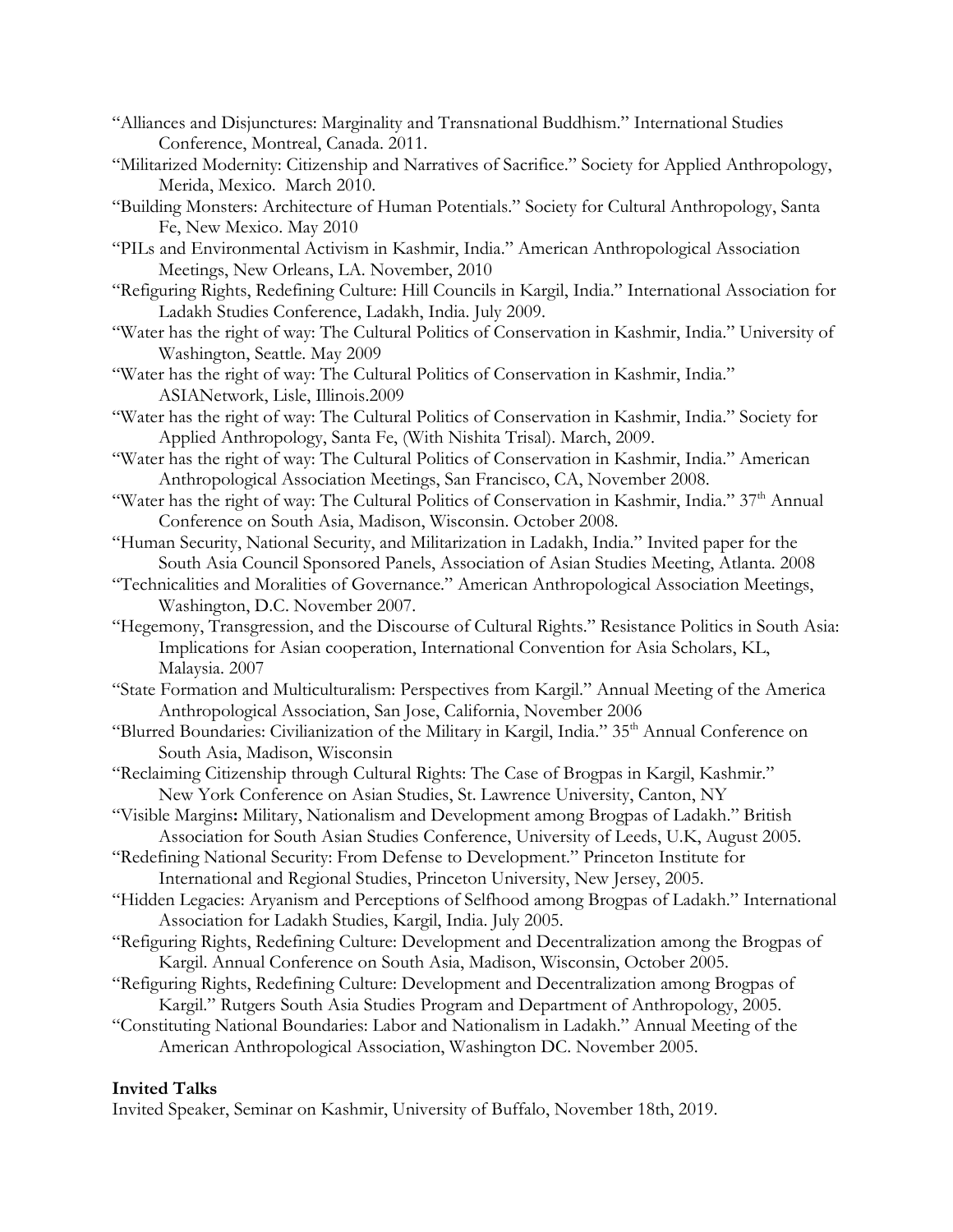Invited Speaker, Kashmir Crisis, Yale University, September 26th, 2019.

Invited Speaker, Kashmir Today: 370 and beyond. NYU, September 27th, 2019.

- Invited Speaker, "Resisting Occupation in Kashmir," Global Solidarity Lecture Series, Ohio University, November 29th, 2018.
- Invited Speaker, "Cups of Nun Chai: Kashmir Through Artwork and Media," Indiana University, Bloomington, November 7th, 2018.
- Invited Speaker, "Ecological Anxieties and Imaginaries on the India-Pakistan Border," Muhlenberg College, November 5th, 2018.
- Invited Speaker, "Resisting Occupation in Kashmir," Book Launch, NYU and Polis, September, 2018.
- Invited Speaker, "Resisting Occupation in Kashmir," Book Launch, SOAS, London, July 17th, 2018.
- Invited Speaker, "On Jinn and Immobilities," Faculty College on Mobility and Movement, College of Wooster, May 21st-23rd, 2018.
- Invited Speaker, "Climate Without Nature: On Grass and Glaciers and Weather and Welfare in South Asia," for NATURES, Anthropology Colloquium Series, University of Pennsylvania, November 13th, 2017.
- Invited Speaker, "Infrastructures of Occupation: Mobilities, Immobilities, and the Politics of Integration in Kashmir," HUTH Annual Lecture, The University of Ohio, Dayton, November 7th, 2017.
- Invited Speaker, *RAFTO*, "Voices of Kashmir: Defending Civilians in a Militarized Zone," Bergen, Norway, November 4th, 2017.
- Invited Panelist, "Infrastructures of Occupation: Mobilities, Immobilities, and the Politics of Integration in Kashmir," Freedom's Open Wounds, Tufts University, October 7th, 2017.
- Keynote Speaker, "From Abroad to America: Stories of Immigration and Cultural Identity," Jacksonville Public Library, April, 2nd, 2017.
- Keynote Speaker, "The Work of Solidarity Amid Betrayal and Mistrust: Notes from Indian- Occupied Kashmir," Pedagogy and Community Building, University of Hawaii, Manoa. April 2017.
- Invited Speaker, "Kashmir Uprising 2016," Teach-In, University of Chicago, January, 13<sup>th</sup>, 2017.
- Invited Speaker, "Water and Globalization," Rose Hulman Institute of Technology, October 18<sup>th</sup>, 2016.
- Invited Panelist, "Concrete and Citizenship on the India-Pakistan Border," Mellon Initiative in Comparative Border Studies, UC Davis, October 28<sup>th</sup>, 2016.
- Invited Speaker, "Hydropower and Hydropolitics in Kashmir," Islamic University of Science and Technology, Kashmir, June 2016.
- Keynote Speaker, "Tunneling to the Future in India?" Built Infrastructure, Public Anxieties, and Everyday Resistance in Indian occupied Kashmir, Women's Studies Week, University of Houston at Clear-Lake, March 2016.
- Invited Speaker, "Hydropower and Hydropolitics in Kashmir," *Kehwa Talk*, Kashmir, August 13th, 2015.
- Invited Panelist, "A report on "Occupational Hazards," Jammu Kashmir Civil Society Coalition Panel, April 2015.
- Invited Speaker, "In Search of the Aryan Seed," University of Illinois in Urbana Champaign, Feb 9th, 2015.
- Invited Panelist, "Indian Elections Roundtable," Indiana University, Bloomington, Sept 11<sup>th</sup>,2014.

Invited Panelist, "Idle Workers, Ethical Subjects: Work and Labor in Gurez, Kashmir," University of Hawaii, 28<sup>th</sup> August 28-September 1, 2013.

Invited Speaker, "Military, Healing, and Heart Warfare: Mapping the Counterinsurgency Terrain in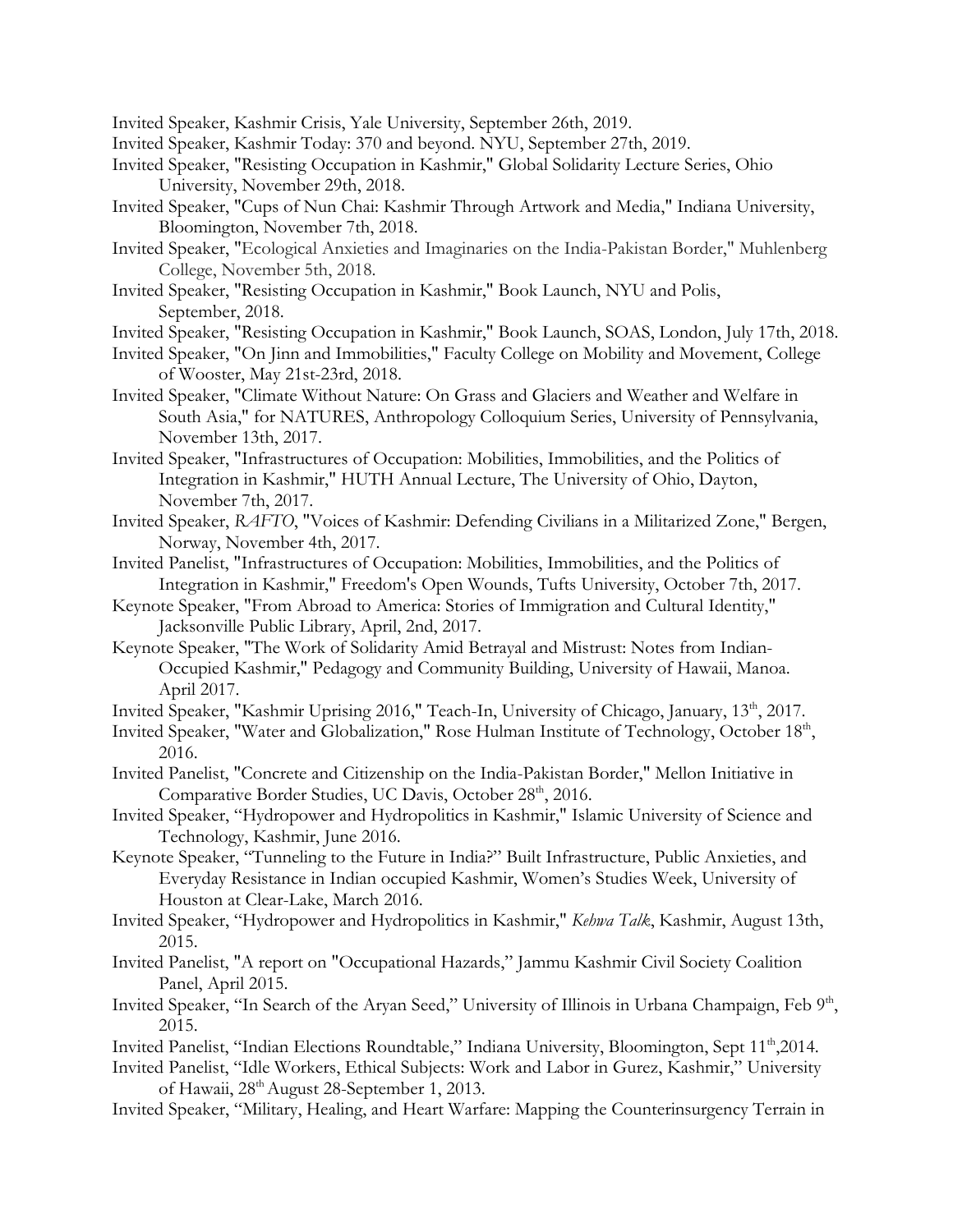Kashmir," Indiana University, Bloomington, February 9th, 2012.

- Invited Panelist, "Heart Warfare, Counterinsurgency, and the Politics of Territory in Kashmir," After 1948 Realignments in Politics and Culture. University of Chicago, Illinois, 26<sup>th</sup>-28th April, 2012.
- Invited Panelist, "Nature, Water and Bioscripts: Public Interest Litigations and the Cultural Politics of Environmentalism in Kashmir, India," Grounding Kashmir, Stanford University, CA, 4<sup>th</sup>- $5<sup>th</sup> March, 2011.$
- Invited Panelist, "Ambivalent Citizens: Militarism, Democracy and Identity among Brogpas of Ladakh, Kashmir, India," Boundaries and Movements, Munich, Germany, June 16-19, 2011. (Unable to attend).
- Invited Talk, "Terrorists or Freedom Fighters." Sociology and Social Work, Kashmir University, July 2008.
- Invited Talk, "Tourism as Cultural Imperialism," Department. of Sociology and Social Work, Kashmir University, July 2008.
- Faculty Talk, "A perspective on the Kashmir Conflict," Rutgers University, 2000.

## **Select Invited Talks at DePauw**

- Faculty Roundtable, Reporting on the GLCA organized "Mobilities" Workshop, October 2018
- Faculty Talk, "In Search of the Aryan Seed." Faculty Forum Talk, September 2014.
- Faculty Talk, "Roundtable on Doing Ethical Peer-Reviews." DePauw University, 2017.
- Faculty Panelist, "Returning Fire, Domestic Tension, and Shoot an Iraqi," with the Iraqi artist Wafaa Bilal, February 2017.
- Faculty Talk, "Fluid Landscapes: The Politics of Environmental Conservation in Kashmir." Faculty Research Colloquium, DePauw University, August 2010.
- Faculty Talk, "Taxonomies of Terror: Citizens and Suspects in Postcolonial India." Asian Studies Coffee hour, DePauw University. September 2007.
- Faculty Talk, "Community Roundtable on the Living Wage." With the Mayor of Greencastle, Indiana, 2009.

# **Media Interviews, Articles, Pamphlets**

- Interview, The Intercept, September 10th, 2019.
- Interview, TRT News, September 3rd, 2019.
- Interview, Indus Special with Ejaz Haider, August 16th, 2019.
- Interview, Al Jazeera, August 16th, 2019.
- Interview, Voice of America (urdu), August 16th, 2019.
- Interview, CGTN America, August 8th, 2019.
- Interview, Al Jazeera, August 7th, 2019.
- Interview, BBC, Kashmir, August 5th, 2019.
- Interview, The Scholar's Circle, India and Pakistan tensions over Kashmir, July 20th, 2019.
- Pamphlet (ed, Mona Bhan). *The RNV Annual Talk Booklet*, 2018, No.2.
- Article. "The Pandit Across the Lidder, *Outlook*, July 4th, 2018.
- Contributor. "The Kathua Rape Case: A Story of Militarization, Violence, and Justice," *The Polis Project*, https://thepolisproject.com/asifa-a-story-of-militarisation-violence-and-justice/
- Article. "A Pakistani Pandit?" *Raiot*, July 26th, 2016.
- Article. "Divide and Rule, *Kindle Magazine*, April 2nd, 2016.
- Interview. "Heart as a Battlefield: In Conversation with Mona Bhan," Free Press Kashmir. http://freepresskashmir.com/2017/09/18/heart-as-a-battlefield-in-conversation-with mona-bhan/, Interview by Nawaz Gul Qanungo, September 2017.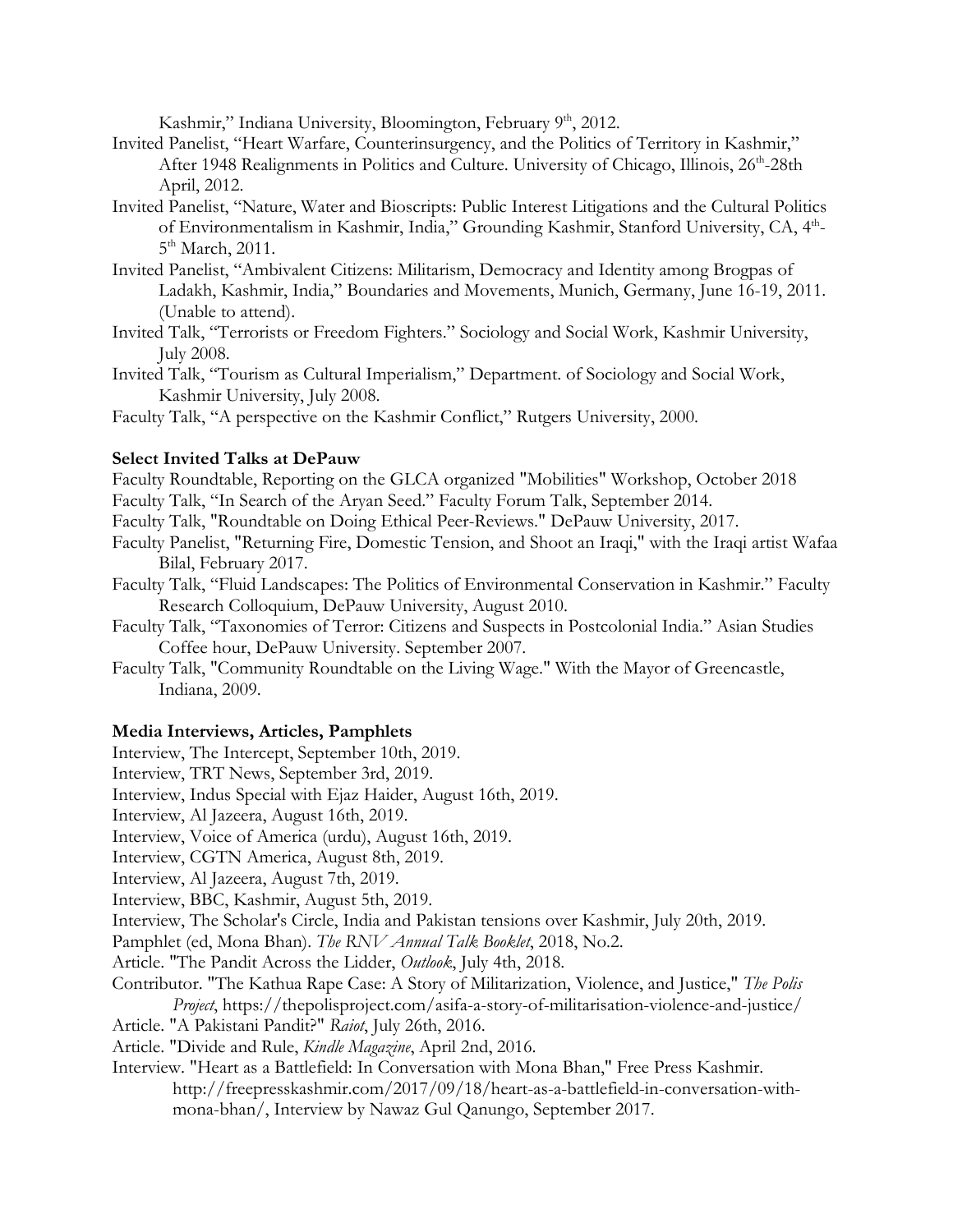Pamphlet (ed Mona Bhan). *The RNV Annual Talk Booklet*, 2018, No.1.

- Work Cited. Daily Beast, "The Himalaya's Hidden Aryans,"
- https://www.thedailybeast.com/the-himalayas-hidden-aryans, March 1st, 2015. Interview. "War by Other Means," *Himal South Asian*, May 15th, 2014. Interview. Kashmir Lit by Ather Zia, 2014.
	- http://www.kashmirlit.org/in-conversation-with-mona-bhan/
- Interview. Al Jazeera, Article by Bijoyeta Das, 2014.
- Interview. Open Magazine, Article by Shubhangi Swarup, 2011.
- Interview. Documentary, "Aryans and Brogpas". Director: Ajay Saxena, 2006.
- Interview. The Spectrum, The Sunday Tribune. Aditi Tandon, November 7, 2004.
- Interview. Radio station, Leh and Kargil (Jammu and Kashmir), 2003.

Interview. Documentary, "A Question of Tomorrow." Director: Mohi-ud-din Mirza, 2002.

#### **Public Outreach and Activism**

- Co-organizer and Participant, RAFTO, Norway and University of Warwick Workshops on International Law in Brussels and London, July 9th-13th, 2018.
- Participant, RAFTO Support and Working Group, Closed Workshop, Bergen, Norway, November 6th, 2017.
- Co-organizer, "Relating Otherwise: Conflicted Relations since 1989," Worskhop co-organized with CKS members, Deepti Misri and Ather Zia, in collaboration with the JKCCS, Jammu Kashmir Civil Society Coalition, Summer 2016.
- Co-Organizer, "On the vocabularies of Occupation." Workshop co-organized with CKS members, Haley Duschinski, Ather Zia and JKCCS, Jammu Kashmir Civil Society Coalition, Summer 2015
- Co-organizer, "Rughonath Vaishnavi Annual Talk Series, Kashmir, with JKCCS, Jammu Kashmir Civil Society Coalition, Summer, 2014, Summer 2015, Summer 2017.
- Grant Proposal. Brogpa Welfare Society, Ladakh, India, 2006
- Consultant, Firefly productions, UK, to provide feedback on their documentary on Ladakh, 2009
- Consultant, Ladakh Hill Development Council, J&K government, "Strategy for the Education of Children in Kargil District, Jammu and Kashmir.

# **Select Professional Service**

- Co-Editor, *HIMALAYA*, The journal of the Association for Nepal and Himalayan Studies, 2018-22.
- External PhD Reviewer, "Everyday Understanding of Azadi in Kashmir, Sarbani Sharma. Delhi School of Sociology, 2018.
- Organizer and Participant, Symposium, "Zones of Occupation, Abandonment, and Exception in South Asia/Provisionality and Vulnerabilities in South Asia.", Annual Conference for South Asia, University of Wisconsin, Madison with Amit Bashiya, Haley Duschinski, Deepti Misri, Ather Zia, Fall 2018.
- Discussant, "Racing to Supremacy: Race, Regionalism, and Indian Ascendency" Annual Conference for South Asia, University of Wisconsin, Madison, Fall 2017.
- Organizer and Participant, "Kashmir Feminist pre-conference." Annual Conference for South Asia, University of Wisconsin, Madison, with Haley Duschinski, Deepti Misri, Ather Zia, Hafsa Kanjwal., The Critical Kashmir Studies Collective, Fall 2017.
- Discussant," Geopolitical Conflicts and Human Rights." 11th Annual Himalayan Policy Research Conference. The University of Wisconsin, Madison, Fall 2016.
- Discussant, "Geographies of Law and Power in Kashmir." Annual Conference for South Asia,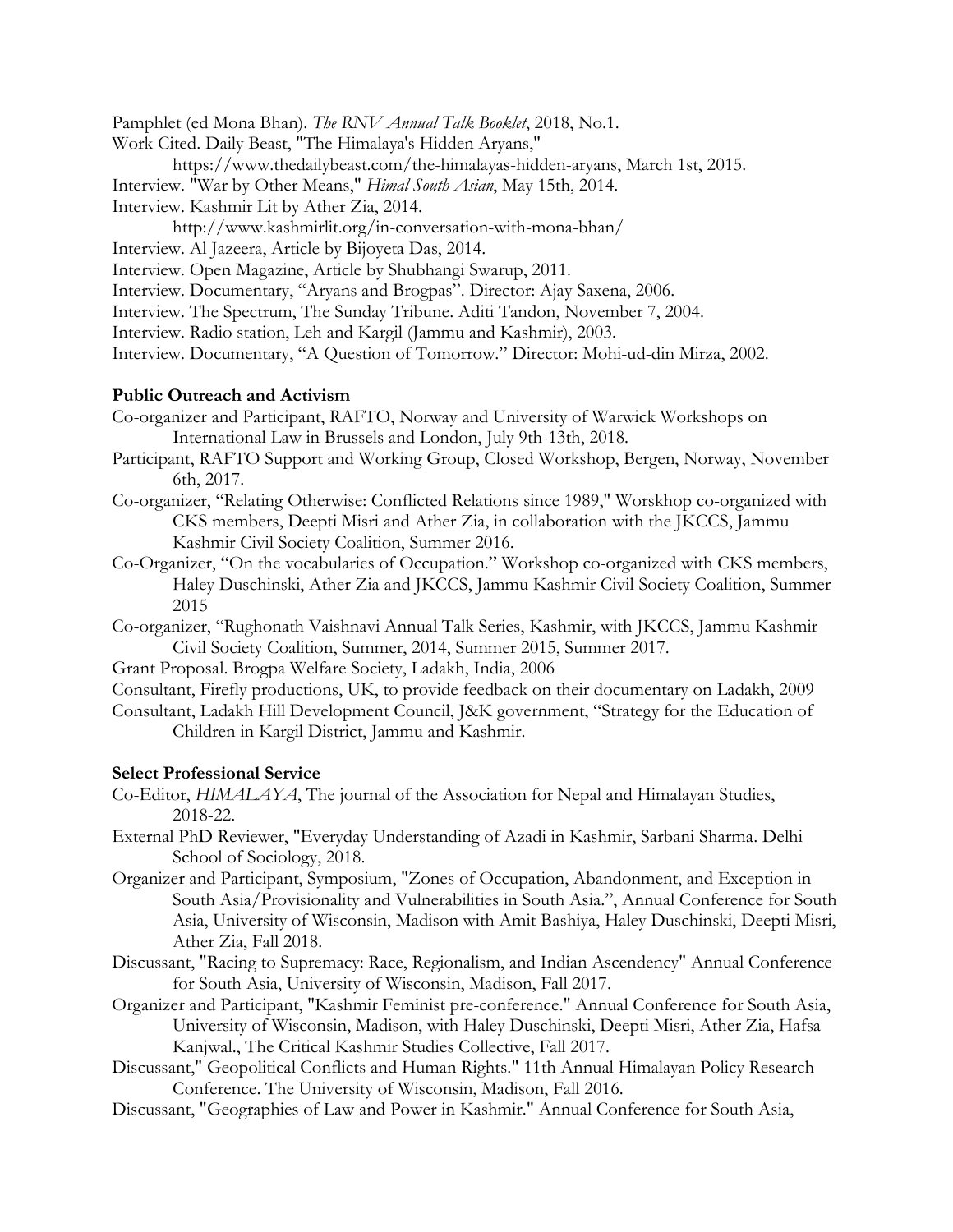University of Wisconsin, Madison, Fall 2016.

- Organizer and Participant," Borderscapes of Water." The American Anthropological Association Meetings, Colorado, Fall 2015
- Organizer and Participant, "Kashmir pre-conference." Annual Conference for South Asia, University of Wisconsin, Madison, with Haley Duschinski, Deepti Misri, Ather Zia, Huma Dar, Fall 2014.
- Organizer and Participant, "Kashmir pre-conference.", Annual Conference for South Asia, Fall 2013.
- Discussant, "Bodies, Boundaries, Borders: Gender, Religious, Caste, and Class Politics across South Asian Communities." Association for Asian Studies Conference, Discussant, Honolulu, Hawaii, Fall 2011.
- Discussant, "Contested Politics and Millennial Urbanism: Democracy, Citizenship, and Rights to the City in Delhi and Mumbai." Annual Conference on South Asia, Discussant, Madison, Wisconsin, Fall 2008.
- Chair. "Anomalous Identities and Collective Agency in South Asia." NYCAS, ST. Lawrence University, Canton, NY, Fall 2006.
- Organizer and Participant. "Borderlands and Contentions". Annual Conference for South Asia, University of Wisconsin, Madison, Fall 2005.
- Member, Book Prize Committee, *Association for Political and Legal Anthropology*, 2014.
- Elected column Editor, *Association of Political and Legal Anthropology*, [responsible for monthly column published in the *American Anthropological Association Newsletter* and distributed to all members of the AAA 2006-2012.
- Elected, International Advisor for *International Association for Ladakh Studies*, 2009-2011.

# **Select University Service (DePauw University)**

- Organizer, Workshop on International Education and Global Learning, DePauw University, Summer 2017.
- Discussant, Contemporary Issues: Smart Cities and Augmented Realities. For the 2nd History of Science Student Conference, DePauw University, Fall 2017.
- Panelist, "Practicing Global Citizenship in the Age of Walled Streets, International Workshop on The Liberal Arts and Global Citizenship, DePauw University, Spring 2017.
- Member, Curricular Policy and Planning Committee, DePauw University, 2015-2019.
- Member, Environmental Fellows Committee, DePauw University, 2016-2017.
- Organizer, Invited talk, Dorothy Hodgson, "Gender Justice, Human Rights, and the Problem of Culture," Fall 2014
- Organizer, Invited talk, David M. Hughes, "How Solar Energy became 'Alternative?' Slavery and the Making of Modern Energy." Fall 2014.
- Member, VPAA Search Committee, DePauw University, 2013.

Member, International Education Committee, DePauw University, 2008-12.

- Organizer, Invited talk and Film Screening, "How We Celebrate Freedom." Fall 2008.
- Organizer, Invited talk, Laura Ahearn, "I Love you: Changing Notions of Romantic Love in Nepal," Spring 2008.
- Member, Academic Standing and Petitions Committee, DePauw University, 2007-10.
- Host and Commentator, Lehmah Gbowee Ubben Lecture, DePauw University, 2012.
- Member, Asian Studies Steering Committee, DePauw University, 2007-13.
- Member, Conflict Studies Steering Committee, DePauw University, 2007-13.
- Member, Political Science Search Committee, DePauw University, 2008.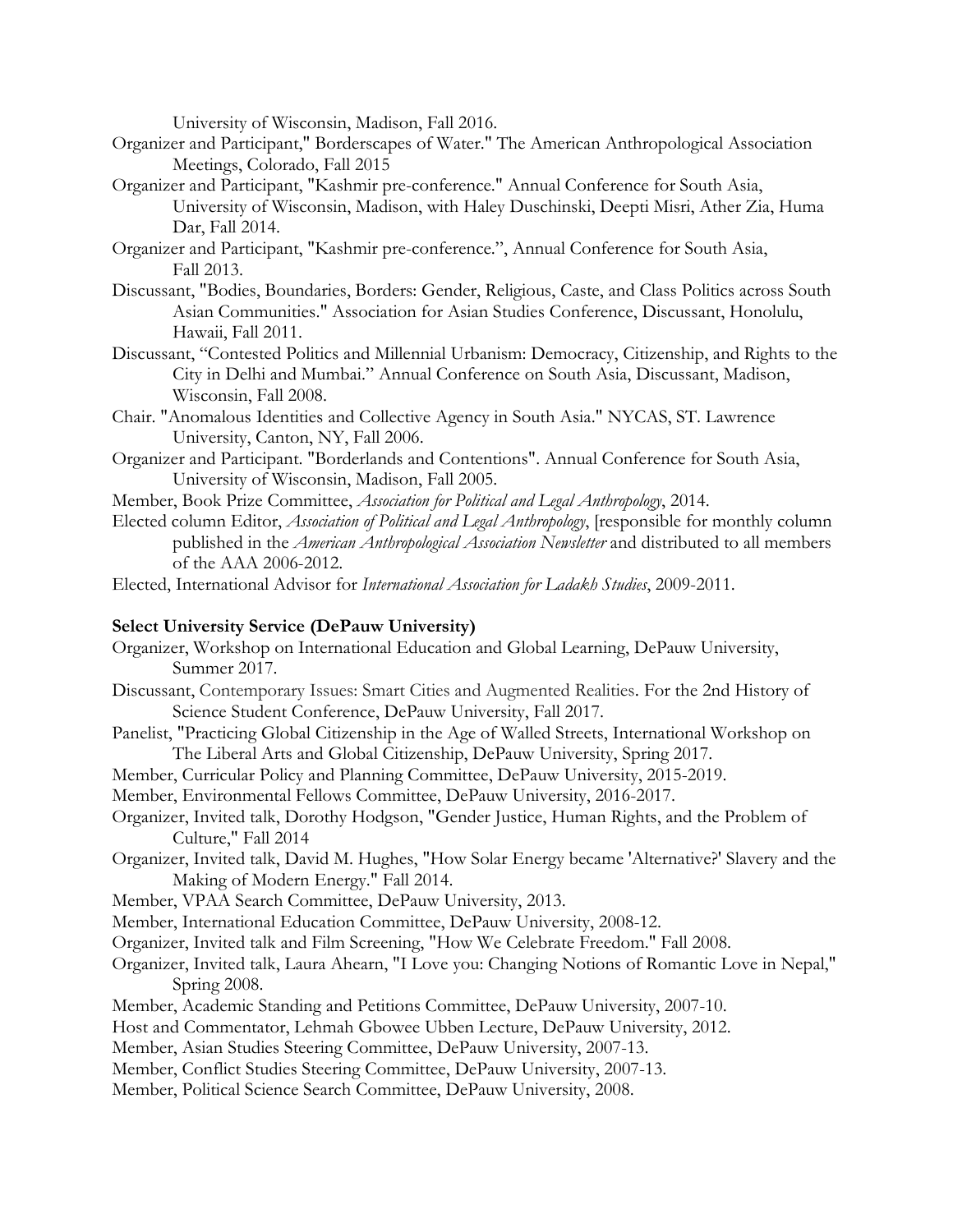Member, Multicultural Affairs Search Committee, DePauw University, 2008.

#### **Reviewer**

*HAU*: Journal of Ethnographic Theory *PoLAR*: Journal of Political and Legal Anthropology. Anthropology Matters Gender, Place, and Culture Law and Society Feminist Studies Cultural Anthropology *HIMALAYA*, The journal of the Association for Nepal and Himalayan Studies. The Journal of the Royal Anthropological Institute Routledge University Press University of Washington Press Cambridge University Press Oxford University Press National Science Foundation Ladakh Studies Journal The Leverhulme Trust, United Kingdom University of Illinois Press Transactions of the Institute of British Geographers Anthropology Matters

# **Undergraduate Honors Scholars (DePauw University)**

Convener, Leopoldo Burguete, "Aftershocks: Interpreting an Age of Collapse," Fall 2017-Spring 2018. Advisor, Kumar Amarnath, "The Cityscapes in Malaysia and India," Fall 2011-Spring 2012. Member, Taylor Cantril, The Four Dimensions of Environmental Education: Nature, Science, Values, and Action,"Fall 2010-Spring 2011 Convener, Victoria Googasian, "Does the Animal Speak," Fall 2010-Spring 2011 Convener, Kerry Hobson," Coal Mining, Masculinity, and Meth," Fall 2010- Spring 2011 Reader, Stephanie Wood, "Literary Genesis," Fall 2010- Spring 2011 Reader, Kelley Stone, "War of Terror," Fall 2008-Spring 2009 Reader, Charles D. Stanley, "The Role of Shared identity in Hellenic alliances against Persia; A view through the lens of Herodotus." Fall 2007-Spring 2008. Reader, Annelisa Kite, "IR theory and Feminism," Fall 2006- Spring 2007. **Other Relevant Professional Experience**

## Graduate Assistant for Professor Laura Ahearn, Director of the South Asian Studies Program at Rutgers (2004-05)

- Research Assistant, Department of Anthropology, Delhi University. Conducted research on Widows of West Bengal in collaboration with the Ministry of Human Resource Development (Delhi) to come up with policy recommendations for improving the living conditions of widows in the cities of India (Vrindavan, Haridwar, Banaras, Barsana, Mathura), 1999-2000
- Training Assistant, Population Foundation of India. Trained grassroots workers in techniques of reproductive and child health care (1998-99)
- South Asian Student Representative. Conference on "Global Peace and Disarmament Dhulikhel (Nepal). Organized by the Hague Appeal for Peace and UN (1997)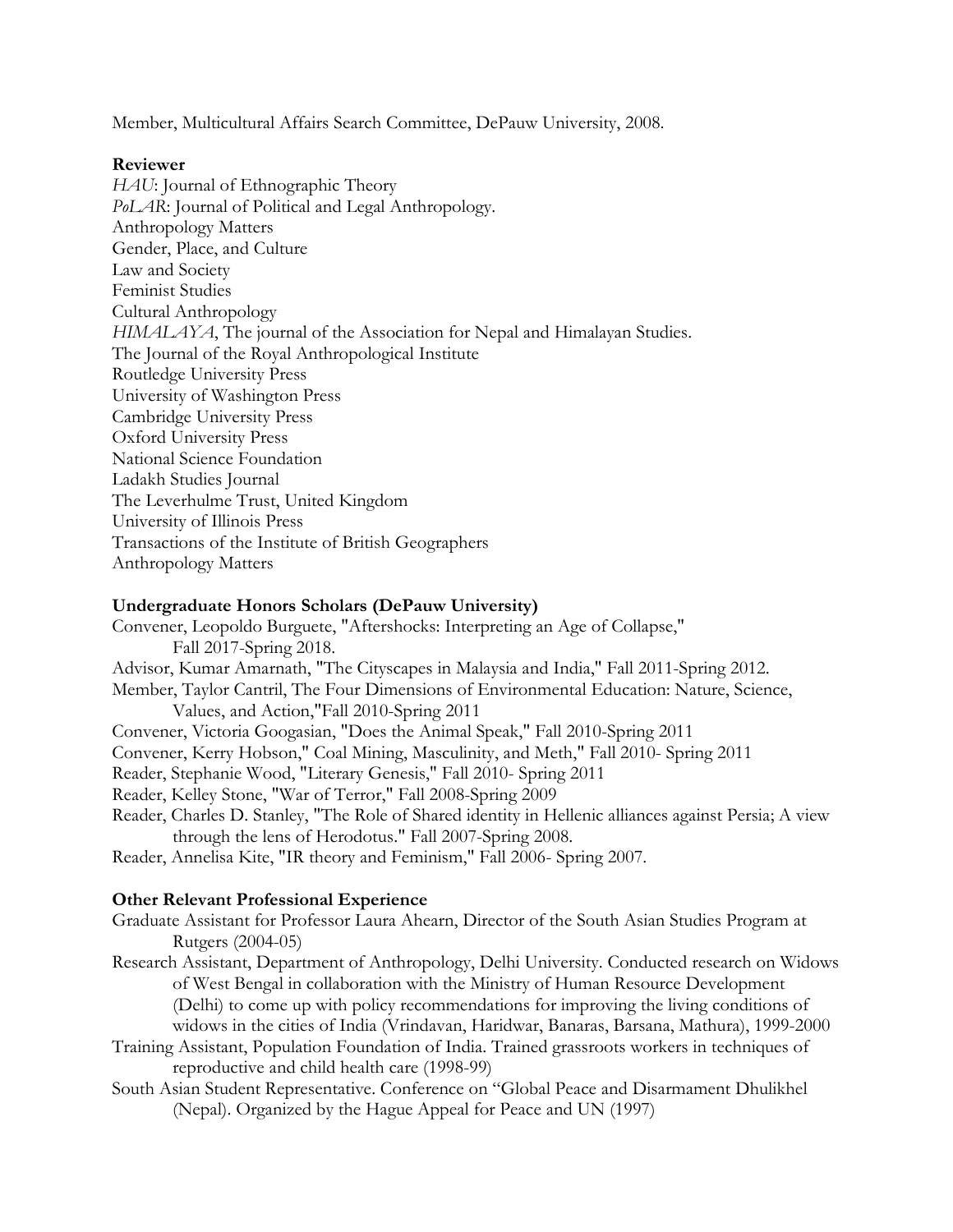Convener. Hague Appeal for Peace, Delhi University Chapter (1997-1999)

# **Major Fieldwork**

June 25th - July 1st, 2019. UN in Geneva, (interviews with human rights workers)

- July-August, 2018. Gurez and Srinagar, archival work and interviews with officials from the revenue and custodian departments
- April-July, 2016. Bandipora, Kashmir (extended stay with village communities in Bandipora; extensive and detailed socioeconomic surveys and interviews; participant observation; interviews of religious and political leaders, state officials, and environmental activists)
- April-August, 2015. Gurez, Kashmir, (extended stay with village communities in Gurez; interviews with male and female environment activists; participant observation)
- April-May, 2014. Bandipora, Kashmir, (interviews with union workers, activists, displaced villagers, and government and corporate employees)
- June-July 2012. Ladakh, India. (interview with villagers, RSS activists, and travel guides and tourists).
- July-August, 2012. Gurez, India. (interviews with displaced villagers, NHPC and HCC employees, geologists, and climate scientists)
- June-August 2010. Kashmir, (interviews and participant observation of lake dwellers, conservationists, state officials, and law makers). Follow-up research in 2009, 2012.
- May 2003-July 2004. Ladakh, Ethnography of the Military, Hill Council, Operation Sadhbhavna and Brogpas Follow-up visits in 2005, 2009, 2012. Preliminary trips in 1999, 2000, 2001, 2002.
- May-October 1999.Banaras, Mathura, Vrindavan, Haridwar, Researcher. Department of HRD, Government of India. "Widows of West Bengal." (carried out surveys using questionnaires; conducted semi-structured and open-ended interviews, collected life-histories and case studies followed by analysis and report writing.)
- August-October 1998. Gujarat, Ethnography of development institutions. (collected household data through extensive surveys, conducted semi-structured and open ended interviews and intensive participant observation in the village, collected case studies and life-histories.)
- May June 1998. Jammu, India. Ethnography of *Fanda,* ethnomedicine in Jammu & Kashmir, India. (collected extensive life-histories and case studies from five *fanda* specialists, conducted open-ended interviews with both specialists and patients to situate *fanda* as a cultural and gendered system).
- April-May 1999. Udhampur, India. Ethnography of a prison. (conducted a short study to analyze the socio-economic reasons behind militancy in Kashmir; open-ended interviews with ten detainees in a prison in Udhampur, J&K to gather information on their socio-economic status and employment history.

# **Languages**

Kashmiri (native fluency) Hindi (native fluency) Urdu (intermediate writing and reading skills, good conversation skills) Brogskad (good spoken skills)

# **Professional Memberships**

American Anthropological Association Association for Asian Studies International Association for Ladakh Studies International Association for Nepal and Himalayan Studies Association for Legal and Political Anthropology